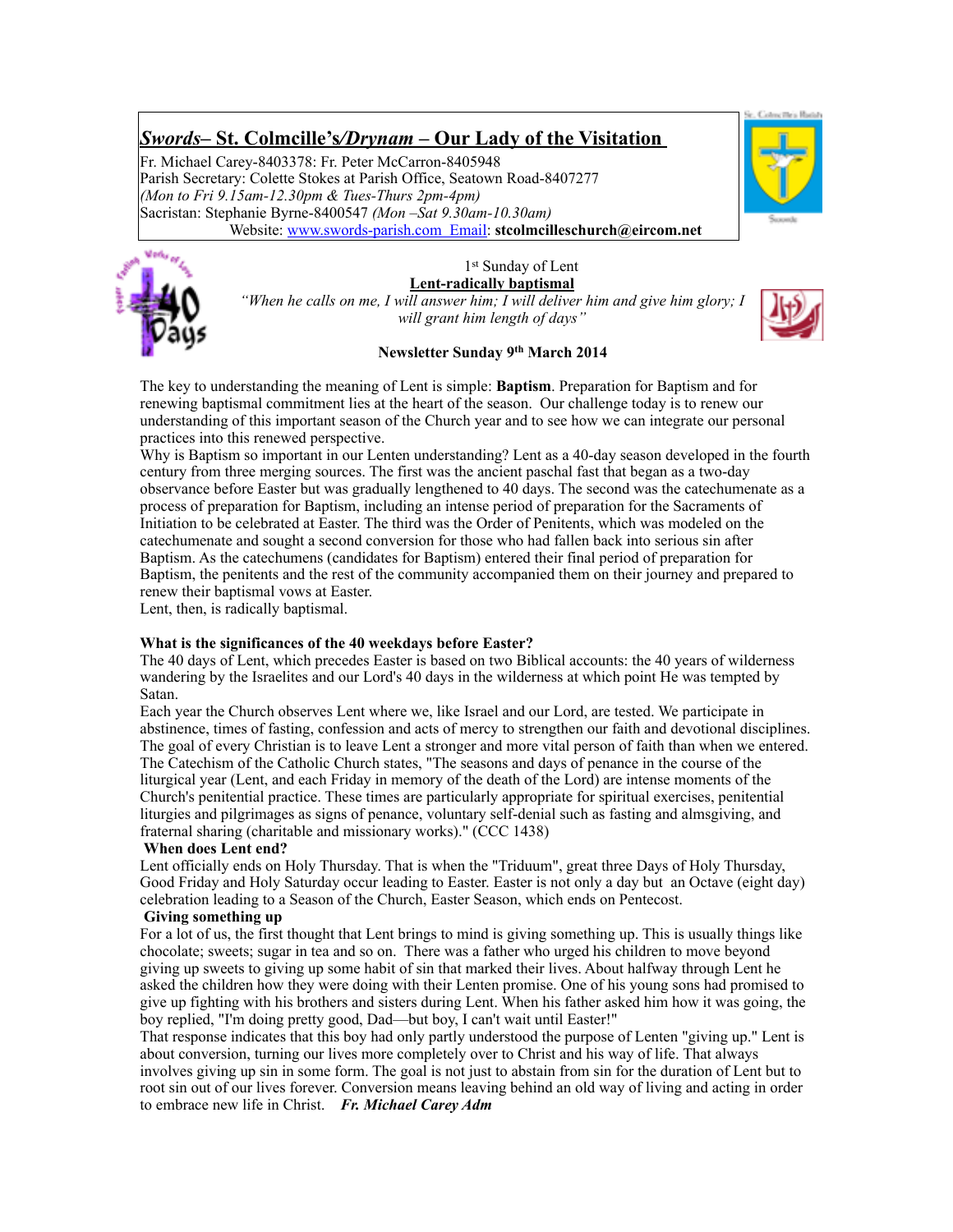## **Mass Intentions for this coming week: St Colmcille's:**

**Mon** 10.00am Ellen Green **Tues** 8.00 am Robert Donovan **Sun 8.30am** William & Bridget Donnelly **Tues** 10.00 am Special Intention **Sun 10.00am** Kevin Smith **Wed** 8.00am Dec mem of Gillooly Family **Sun 11.30am** Eileen Ennis **Wed** 10.00am Pat, Ann & Mary Dunphy & dec family members **Thurs** 8.00am Patsy McAdam **Sun 7.30** Thomas McGrane Thurs 10.00am Pat Dunne Joe O'Grady MM **Fri** 8.00am Special Intention **Fri** 10.00am Anthony & Mary Kelly **Sat** 10.00am Peggy Curran

**Mon** 8.00 am Paddy Barker **Sat 6.30pm** Dec members of the Morton Family

## *The Visitation of the BVM*

## **Church of the Visitation Drynam**

Today at 12:00 Mass, we will celebrate sending Amir and Rahim Nazarelli as candidates to the Rite of Election in the Pro Cathedral later this afternoon (3:30 PM) presided over by Archbishop Diarmuid Martin. Following their election they will now prepare intensely to receive the Sacraments of Baptism, Confirmation and Holy Eucharist here in Drynam at the Easter Vigil on Holy Saturday night.



## **Special Mass:**

A special mass will be celebrated By Bishop Raymond Field, in St Colmcille's Church on Thursday 13th March at 7pm, in remembrance of Ms Olivia Clinton, teacher in St Colmcille's BNS, who died tragically in January. All are welcome.

## **My Burden Light**

Religion should not make life burdensome. Rather, he is calling us to life, If Jesus placed any burden on us, for to open our hearts is to begin to live he is not laying a burden on us.

it was that of loving one another. The only real failure in the life of a Christian But in exhorting us to love one another, Is the failure to love. *(Source: Flor McCarthy)*

## **ADMINISTRATOR'S COLUMN**

 *Antiphon - "One does not live by bread alone, but by every word that comes forth from the mouth of God."* 

## **Trocaire**

In Ireland, Lent is synonymous with Trocaire or is it the other way around! The Trociare boxes are in the packets at the back of the Church along with included information with the theme for this year being water. Please take a box home - it can be quite amazing how much loose change can

amount to.

#### **Lent**

Our word "Lent" comes from an old English word *lencten*, meaning to lengthen or to grow longer. These days, at least in the Northern Hemisphere, each day there are two minutes more light in the morning and two minutes more light in the evening. So, "Lent" really means springtime. This tells us precisely what is supposed to happen

in this springtime of the faith: new shoots, spring growth, signs of life and joy. So, whatever I undertake this Lent, may it lead to a new springtime of faith for me and my community.

## **Notice Board's**

Did you know that we have 3 notice boards (NB's) in St. Colmcille's. Unless properly maintained they will be a distraction. NB 1 is beside the confessional and the book of intentions. NB 2 is in the porch of the entrance door and NB 3 is on the way up to the gallery and is therefore visible only at the 11.30am Mass on Sundays. From here on NB 1 is only for Parish notices and NB 2 is for all other notices. NB 3 is an

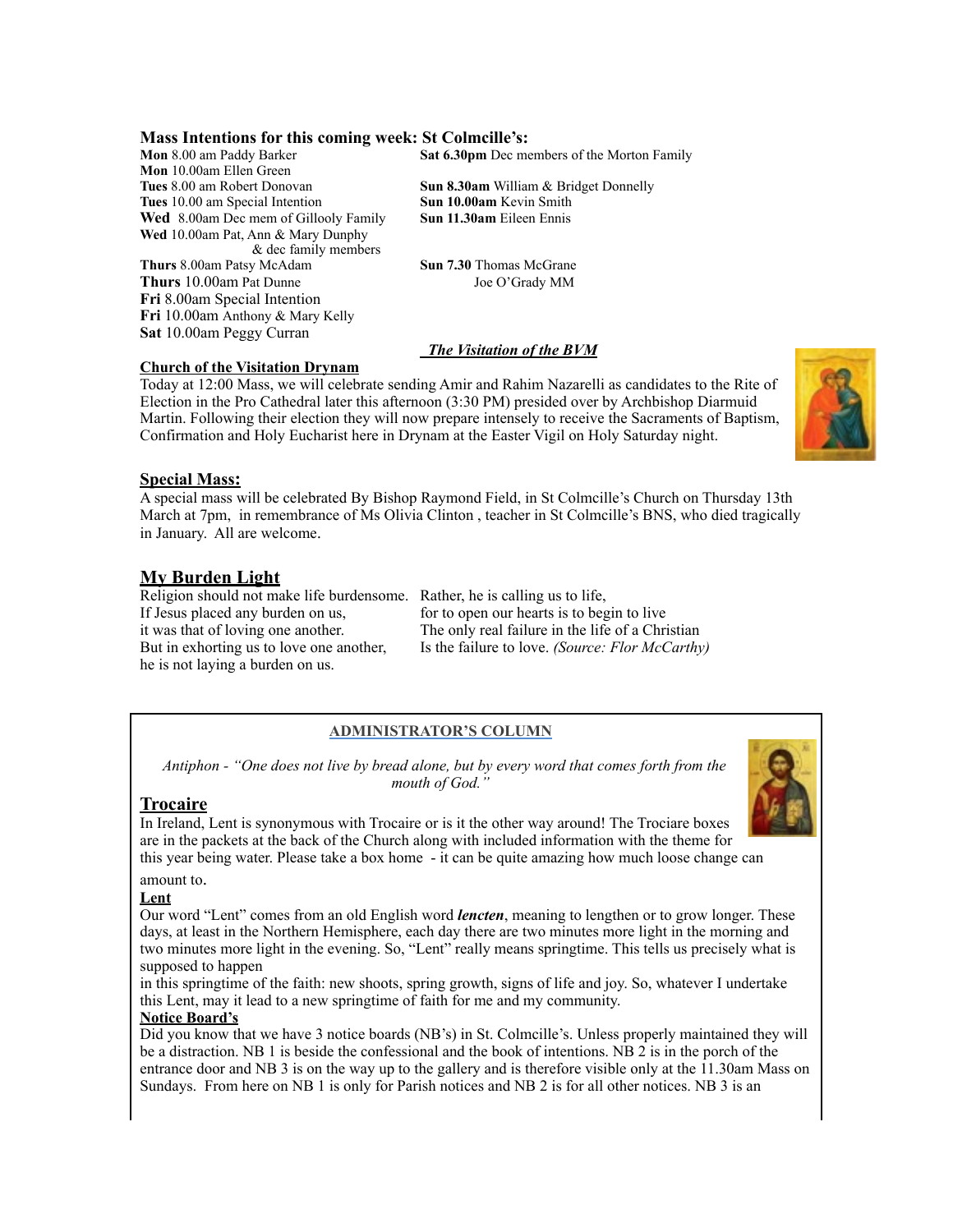amalgam of both. Stephanie has done a great job clearing and sorting out the notice boards. Can I please ask that any notices for any of the boards be left with Stephanie in the Sacristy.

## **Novena of Grace**

The Novena of Grace to St. Francis Xavier is from Tuesday 4th March to Wednesday 12th March inclusive. The Novena Prayer will be prayed at all Masses

A REFLECTIVE SENTENCE: No one lives alone, no one believes alone. God speaks his word to us and in speaking it calls us together, creates a community, his people, his Church. After the return of Jesus to his Father the Church is the sign of his presence in the world…. **St. Basil the Great, 5th century**

## **Ministers of the Eucharist***-St. Colmcille's*

All Ministers of the Eucharist in St. Colmcille's are invited to 75 minutes of prayer, practical considerations and light refreshments on Thursday 27th March at 7.30pm in the Parish Church. I would really appreciate if you could make this gathering-it will also be used to arrange the Easter Timetable

## **St. Vincent de Paul**

The outdoor monthly collection for the VdP, will be taken up after all Masses this weekend

## **Reflection - First Sunday of Lent**

The temptations in today's Gospel are not at all temptations to this or that sin but rather fundamental options which matter for the direction of life. Jesus was tempted in the course of his ministry to choose another way of being God's prophet, the Messiah or anointed. In a less spectacular way, we too can be attracted by choices which shape

the way our life unfolds. We ask ourselves, what do I live on? What's my true goal? Where is my nourishment? The human, no less than the Kingdom, is more than food and drink. Only the Word of God truly nourishes and illuminates.

**Prayer -** Lord, in you we live and move and have our being and we thank you.

Help us to place you and your Word at the heart of all we do and, even more, at the core of who we are.

## **Evening Mass in River Valley**

If you desire to go to Mass for Lent and the mornings don't suit, there is an evening Mass in St. Finian's River Valley at 7.30pm Monday to Friday for the season of Lent

**Fundraising Committee**. This group will meet on Tuesday 11th March at 10.45am in the Parochial House, Seatown Rd.

## **Ministers of the Eucharist**

There is an evening of prayer and practical input for MoE, in **Clonliffe College** on **Thursday 20th March from 7.45pm to 9.45pm**. The cost will be borne by the Parish. If you'd like to go please in Colette in the Parish Office. Tel: 01-8407277